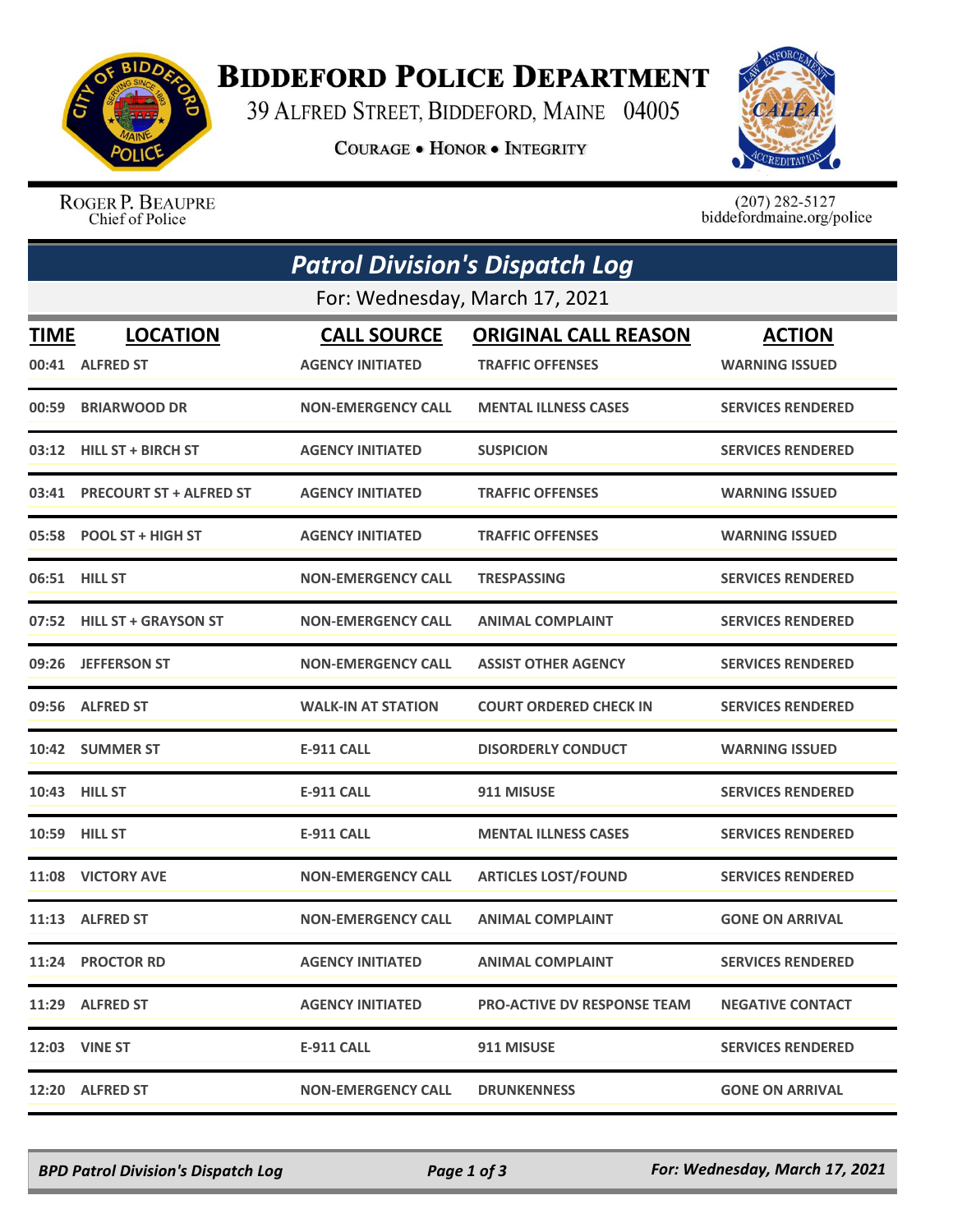| <b>TIME</b> | <b>LOCATION</b><br>12:23 GUINEA RD | <b>CALL SOURCE</b><br><b>E-911 CALL</b> | <b>ORIGINAL CALL REASON</b><br>911 MISUSE | <b>ACTION</b><br><b>SERVICES RENDERED</b> |
|-------------|------------------------------------|-----------------------------------------|-------------------------------------------|-------------------------------------------|
|             | 13:11 ALFRED ST + ANDREWS RD       | <b>E-911 CALL</b>                       | <b>VEHICLE CRASH - HIGH MECHANIS</b>      | <b>TRANSPORT TO HOSPITAL</b>              |
| 13:43       | <b>DARTMOUTH ST</b>                | <b>E-911 CALL</b>                       | 911 MISUSE                                | <b>SERVICES RENDERED</b>                  |
|             | 13:59 ALFRED ST                    | <b>NON-EMERGENCY CALL</b>               | <b>MENTAL ILLNESS CASES</b>               | <b>NEGATIVE CONTACT</b>                   |
|             | <b>14:50 YALE ST</b>               | <b>E-911 CALL</b>                       | 911 MISUSE                                | <b>SERVICES RENDERED</b>                  |
|             | 15:37 WESTWOOD DR                  | <b>E-911 CALL</b>                       | 911 MISUSE                                | <b>DISPATCH HANDLED</b>                   |
| 16:09       | <b>MAIN ST</b>                     | <b>NON-EMERGENCY CALL</b>               | 911 MISUSE                                | <b>DISPATCH HANDLED</b>                   |
|             | 16:10 CLARKS CT                    | <b>NON-EMERGENCY CALL</b>               | <b>PARKING COMPLAINT</b>                  | <b>NO ACTION REQUIRED</b>                 |
|             | 16:13 WATER ST                     | <b>NON-EMERGENCY CALL</b>               | <b>ATTEMPTED/THREATENED SUICIDE</b>       | <b>SERVICES RENDERED</b>                  |
|             | 16:27 HILL ST                      | <b>E-911 CALL</b>                       | 911 MISUSE                                | <b>NEGATIVE CONTACT</b>                   |
| 16:27       | <b>MAIN ST</b>                     | <b>NON-EMERGENCY CALL</b>               | <b>ASSIST OTHER AGENCY</b>                | <b>SERVICES RENDERED</b>                  |
| 16:45       | <b>BOULDER WAY</b>                 | <b>NON-EMERGENCY CALL</b>               | <b>CHECK WELFARE</b>                      | <b>REPORT TAKEN</b>                       |
|             | 17:02 ALFRED ST                    | <b>E-911 CALL</b>                       | <b>TRESPASSING</b>                        | <b>NO ACTION REQUIRED</b>                 |
| 17:54       | <b>POOL ST</b>                     | <b>NON-EMERGENCY CALL</b>               | <b>SUSPICION</b>                          | <b>SERVICES RENDERED</b>                  |
|             | 18:47 SUMMER ST                    | <b>NON-EMERGENCY CALL</b>               | <b>PARKING COMPLAINT</b>                  | <b>SERVICES RENDERED</b>                  |
|             | 18:50 MT PLEASANT ST + SOUTH ST    | <b>AGENCY INITIATED</b>                 | <b>TRAFFIC OFFENSES</b>                   | <b>WARNING ISSUED</b>                     |
|             | 19:22 ALFRED ST + ANDREWS RD       | <b>AGENCY INITIATED</b>                 | <b>TRAFFIC OFFENSES</b>                   | <b>WARNING ISSUED</b>                     |
|             | 19:28 EMERY ST                     | <b>NON-EMERGENCY CALL</b>               | <b>SUSPICION</b>                          | <b>REPORT TAKEN</b>                       |
|             | 19:29 MORIN ST                     | E-911 CALL                              | <b>DOMESTIC COMPLAINTS</b>                | <b>REPORT TAKEN</b>                       |
|             | 19:45 ALFRED ST                    | <b>NON-EMERGENCY CALL</b>               | <b>PARKING COMPLAINT</b>                  | <b>SERVICES RENDERED</b>                  |
|             | 20:09 HILL ST                      | <b>NON-EMERGENCY CALL</b>               | <b>SUSPICION</b>                          | <b>SERVICES RENDERED</b>                  |
|             | 20:52 ALFRED ST + WELLSPRING RD    | <b>AGENCY INITIATED</b>                 | <b>TRAFFIC OFFENSES</b>                   | <b>WARNING ISSUED</b>                     |
|             | 21:02 ALFRED ST + BOULDER WAY      | <b>AGENCY INITIATED</b>                 | <b>TRAFFIC OFFENSES</b>                   | <b>VSAC ISSUED</b>                        |
|             | 21:42 ALFRED ST                    | <b>AGENCY INITIATED</b>                 | <b>TRAFFIC OFFENSES</b>                   | <b>WARNING ISSUED</b>                     |
|             | 21:53 ALFRED ST + MAY ST           | <b>AGENCY INITIATED</b>                 | <b>TRAFFIC OFFENSES</b>                   | <b>WARNING ISSUED</b>                     |

*BPD Patrol Division's Dispatch Log Page 2 of 3 For: Wednesday, March 17, 2021*